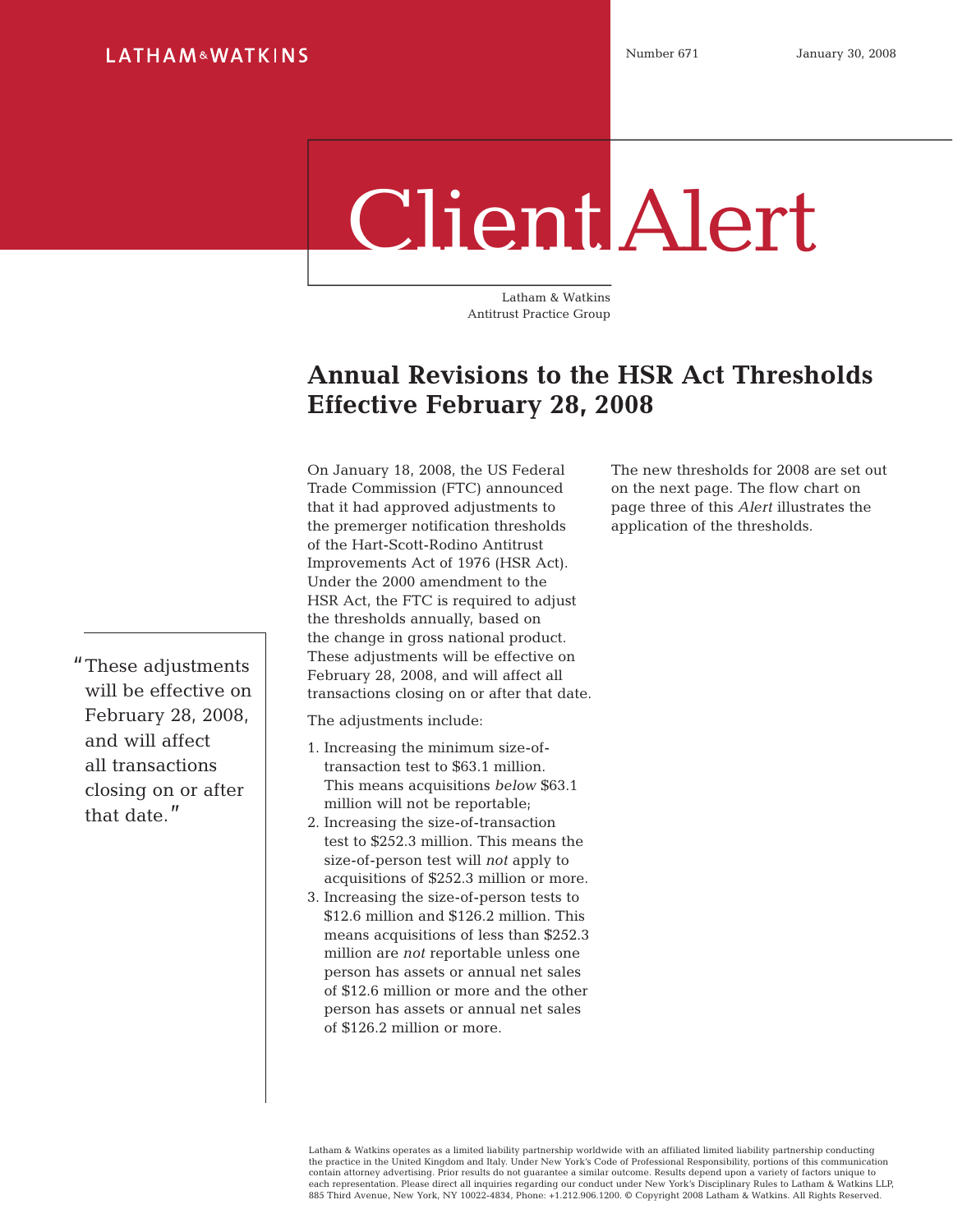| <b>Type of Threshold</b>                                                 | <b>Original Threshold</b>      | <b>Adjusted Threshold</b>          |
|--------------------------------------------------------------------------|--------------------------------|------------------------------------|
| Size of Transaction                                                      | \$50 million                   | \$63.1 million                     |
| Size of Persons                                                          | \$10 million and \$100 million | \$12.6 million and \$126.2 million |
| Size of Transaction above<br>which Size-of-Person Test<br>Does Not Apply | \$200 million                  | \$252.3 million                    |
| Notification thresholds:                                                 | \$50 million                   | \$63.1 million                     |
|                                                                          | \$100 million                  | \$126.2 million                    |
|                                                                          | \$500 million                  | \$630.8 million                    |
|                                                                          | 25% of stock worth \$1 billion | \$1.2615 billion                   |
| Filing fee thresholds:                                                   | \$50 million                   | \$63.1 million                     |
|                                                                          | \$100 million                  | \$126.2 million                    |
|                                                                          | \$500 million                  | \$630.8 million                    |
| Filing fee dollar amounts:                                               | \$45,000                       | Unchanged                          |
|                                                                          | \$125,000                      |                                    |
|                                                                          | \$280,000                      |                                    |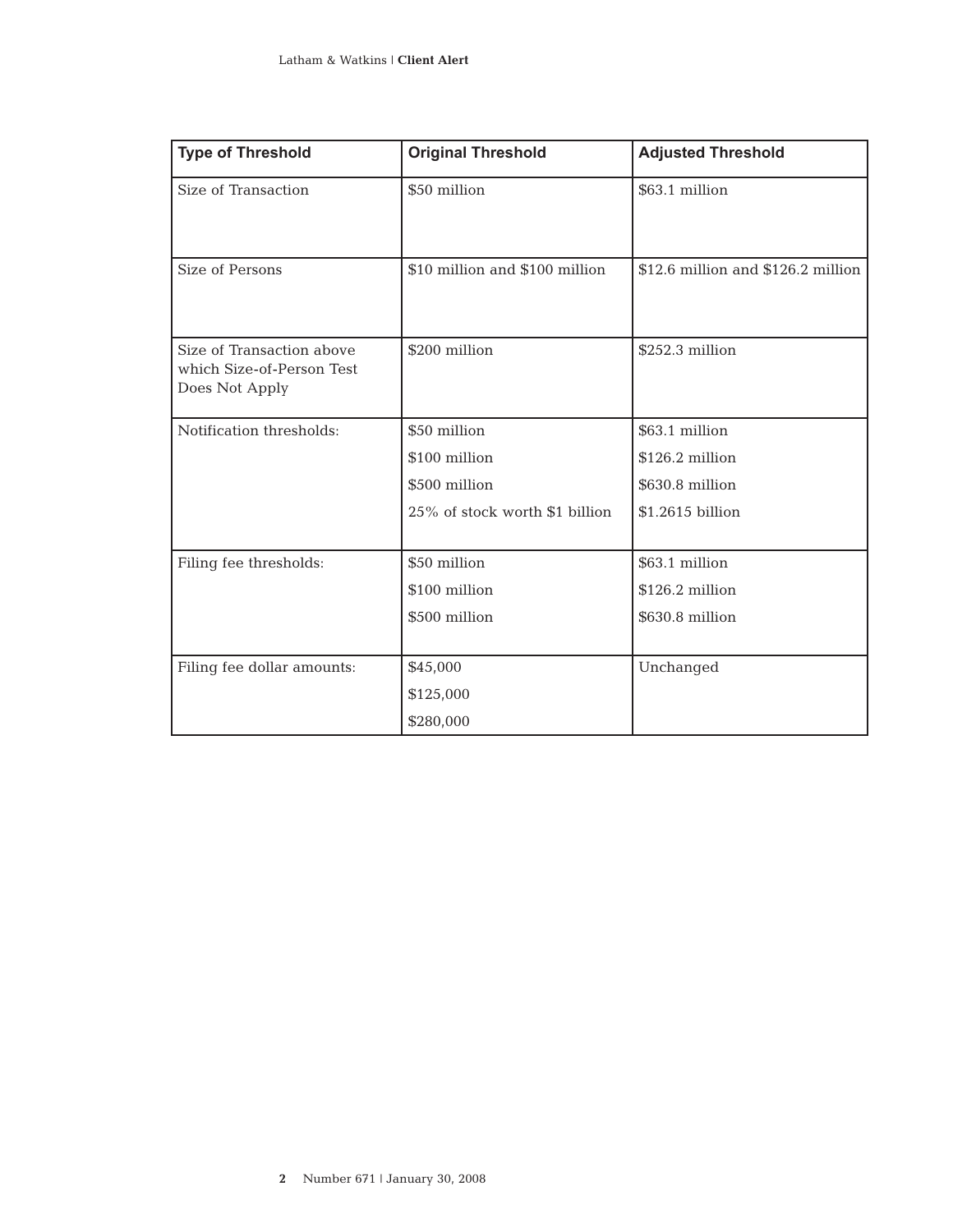### LATHAM&WATKINSLLP



Sources: HSR Act (§7A Clayton Act,15 USC §18a), Coverage Rules and Exemption Rules (16 CFR Parts 801 and 802)